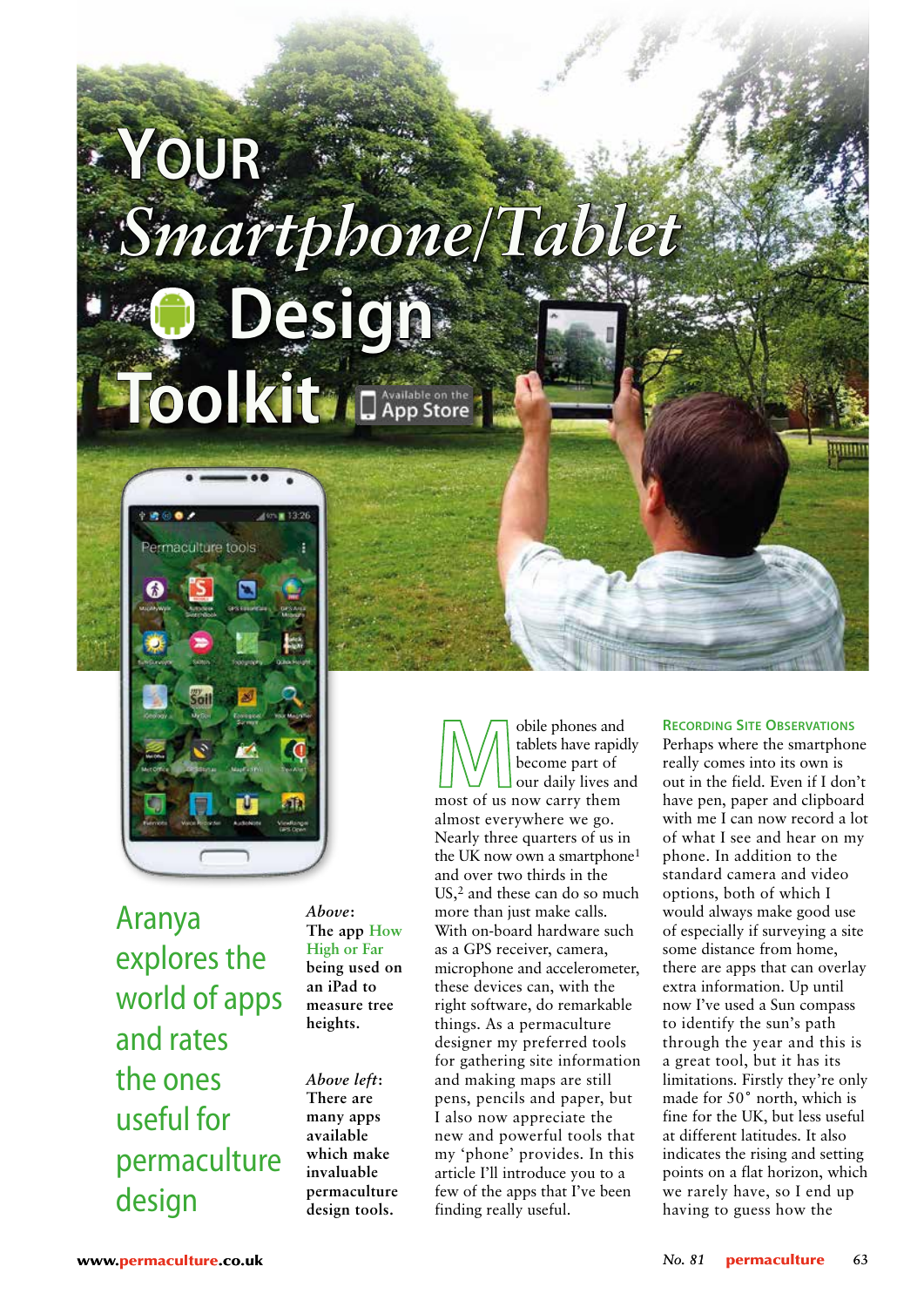

surrounding landscape affects this. **Sun Surveyor** (*Apple and Android*) offers much more precision. It uses GPS to locate itself and then shows you the path of the sun (and moon if you wish) on any date you choose. You can view this information as an overlay on a satellite image or, if you buy the paid version, $\frac{3}{3}$  through the camera. It's so useful to be able to move the camera around and see where the sun crosses the horizon and even take a photograph with this information overlaid.

Many smartphones already have a basic compass app built in, but if yours doesn't there are many free ones like **Smart Compass** ( *Android*).4 Or you might find one as part of an app suite like GPS Essentials. In this suite you'll also find the ability to mark waypoints which can be useful in locating any contours you have marked out or points of interest like soil sampling sites. **MapPad Pro** (*Android*) is another useful app that allows you to measure the length of a boundary and the area within in two ways. You can either click points on an aerial photo or map or enable GPS and walk the boundary.

The shade thrown by a building can usually be relied upon to remain constant, but a tree might still be growing. So an app that can estimate the height of an object is useful and **Quick Height** ( *Android*)5 does this pretty well. The trick is standing at the same level as the base of the object (a tree for instance), entering your own height, and getting far enough away from it to not have too steep an angle to the crown. In practice this is sometimes challenging, especially on slopes, but it does a decent job in most cases and has excellent built in instructions.

Another tool I've found useful for mapping is **SketchBook Mobile** (*Apple and Android*). It's an app that works best with a stylus, though I imagine that



Occasional: Comfrey, honesty, greater plantain, dandelion, dock, bluebells, teasel, buttercup, Rare:

Periwinkle, cuckoo pint,



*Above***: Site survey notes in Evernote.**

*Below***: Predicting the suns path with Sun Surveyor.**

some kind of alternative can be fashioned if your phone doesn't have one. I use it to create layers of information over a map or aerial photo (which I get by importing a screenshot from another app like **Google Earth**). Again

there's a paid and a free version, both of which are powerful tools, though the latter limits you to just three layers.

A couple of excellent apps that make use of GPS and online maps are **iGeology** (*Apple and Android*) and **MySoil**  (*Apple and Android*). Both are produced by the British Geological Survey and offer another layer of information that may not be immediately apparent from just standing on the surface. Tap anywhere on the map and they bring up more information about the geology or soil type.

Another free app that uses the camera is **Skitch** (*Apple and Android*). It's both very simple and extremely useful in that it allows you to take a photo of something relevant and then annotate it simply with text, arrows and more. It's produced by the company that makes **Evernote** (*Apple and Android*), the app I've been using to pull all of my observations together. I turned my standard site survey sheet into an Evernote template and use it to record my on-site observations, including any photos or screenshots I might produce using any of the aforementioned apps. It syncs all that information back to a server (I set this to only occur when I have wi-fi to save on data usage) and by installing